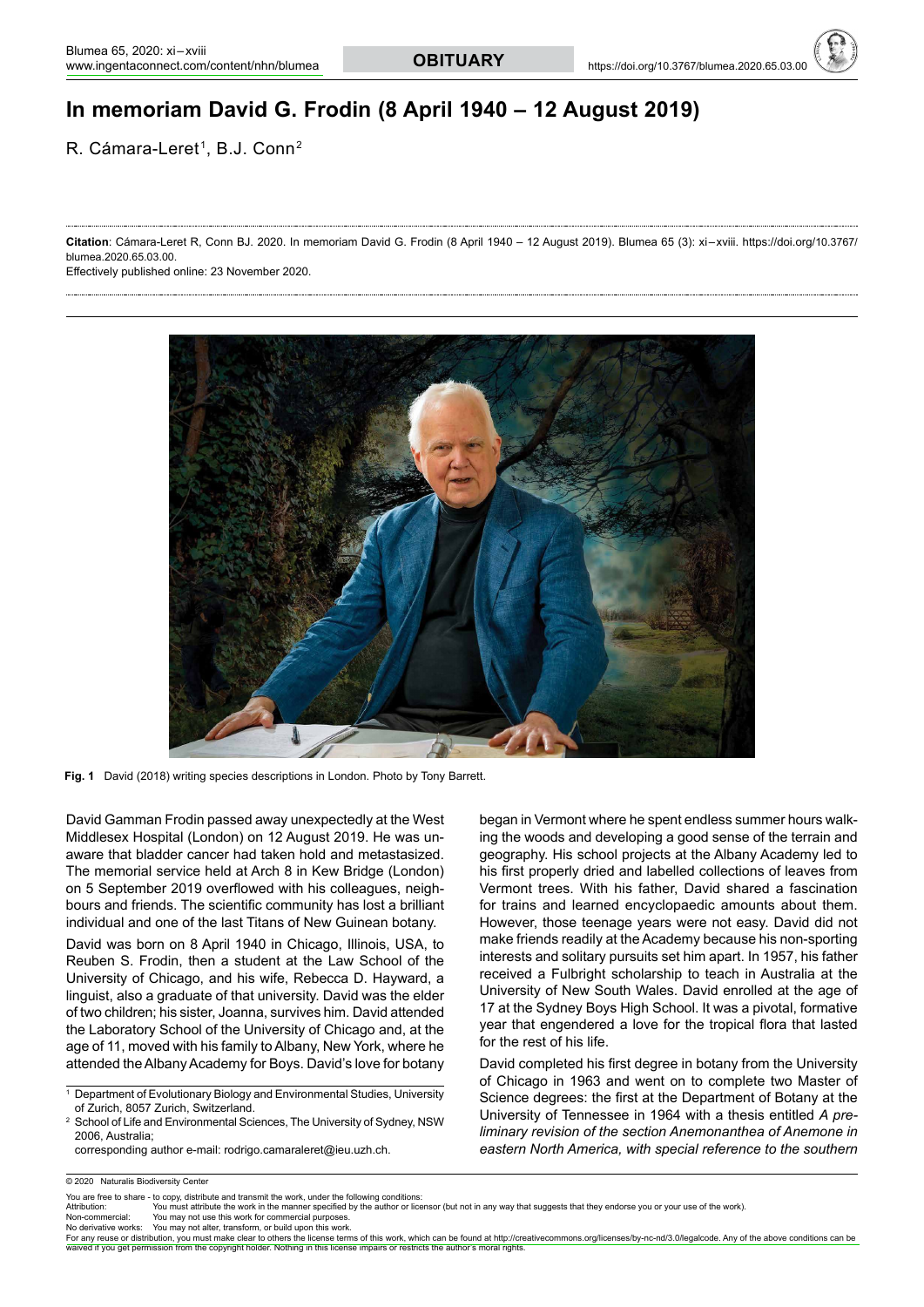

*Appalachian Mountains*; the second at the University of Liverpool (UK) in 1965 with a thesis entitled *Generic and sectional limits in Cytisus L. s.lat.* (see bibliography below). His early exposure to classical music helped him become a talented piano player, and he ran a Sunday morning Bach program on the University's radio station. During this time, David wrote a first cyclostyled version of what would become his monumental *Guide to standard Floras of the World*, an annotated bibliography of the most useful complete floras, checklists and related works on the vascular plants of the world.

From October 1965 to October 1966, David worked as a scientific officer in Papua New Guinea (PNG) at the Division of Botany, Office of Forests, Lae (LAE herbarium). He travelled extensively throughout PNG (West Sepik, Madang, Morobe, Southern Highlands, West New Britain, and Bougainville) and collected c. 1000 botanical specimens that significantly enhanced the LAE herbarium that had opened in 1965 (see below 'Collections by David G. Frodin'). One of his trips was as part of the joint LAE-Rijksherbarium Leiden mountain expedition of 1966 with Andrew Gillison, Cornelis (Cees) Kalkman and Willem (Wim) Vink to the Doma Peaks and Telefomin regions (Van Steenis-Kruseman 2011). After his contract ended, David visited herbaria in Brisbane, Sydney and Melbourne and made field trips in Australia until June 1967. In 1967, he received a scholarship to undertake studies towards a Doctor of Philosophy at Cambridge University (UK) under the supervision of Prof. Edred J.H. Corner, a stellar figure in botany. They would become life-long friends. David completed his degree in 1971 with a dissertation entitled *The complex of Cephaloschefflera in Schefflera*.

From 1971–1985, David worked as lecturer in botany at the University of Papua New Guinea (UPNG), at Boroko, where he taught one of its first generation of students of botany and greatly enlarged the herbarium collection. David loved taking students on field trips to share his enthusiasm and knowledge, and was liked because of his erudition but also because he treated Papua New Guineans as equals. He participated in several international expeditions during this period, including the high mountain expeditions to Mt Suckling in 1972 (with Jan Frederik ('JeF') Veldkamp, Royal Pullen and Peter F. Stevens, among others) and to Mt Victoria in 1976 (with Pieter van Royen, Paul Kores and Richard T. Corlett). These expeditions seemed to have been inspirational to him. In 1978, the UPNG herbarium fire (Frodin & Leach 1980) constituted an enormous blow to David, since he lost early collections of specimens, many research notes, and most of his books. Fortunately, he had kept at home his writings related to the *Guide* and he continued to work on it until its publication in 1984. Its completion was very time-



**Fig. 2**   David collecting in the highlands of Papua New Guinea. **Fig. 3**   David studying *Osmoxylon* at the British Museum (12 May 1995) as part of a project with Barry Conn to revise the genus for the Solomon Islands. Photo by Barry Conn.

consuming because he had to write it on a typewriter at home, using carbon paper. In 1983, David received the appointment as Associate Professor in Botany (at UPNG), but this period of his life proved to be difficult: he had developed a medical condition – a product of poor diet and stress – that interfered with his work, and the university did not renew his contract.

During his PNG phase, he published the first printed edition of his *Guide to standard Floras of the World* (Cambridge University Press) and 21 articles on the taxonomy and ethnobotany of *Schefflera*, biogeography of Papuan mangroves, and vegetation of montane forests. Many of his students went on to become important figures, including the late Andrew Yuaieb, who was the first Papua New Guinean to obtain a forestry degree from the Australian National University and became head of Forestry in PNG, then PNG Ambassador to the EU and later Chancellor of UPNG; David Linge, who became the first Papua New Guinean to obtain a PhD (in plant diseases from the University of London); Simon Saulei, who became the Director of the PNG Forest Research Institute, Lae, and is currently Professor of Biology at UPNG; Mickie Benjamin, a BSc graduate from UPNG who joined the Division of Botany in late 1976 and was the first and only female Papua New Guinean to enter this branch as a professional botanist; Karl Karenga, who joined the staff of the Bulolo Forestry College in 1977 to work as an assistant lecturer (to Barry Conn) and later became Manager of the Biology Program at LAE; and Camilla Huxley (UK), an expatriate MSc graduate who became a well-known expert on ant-plant interactions.

David returned to the United States in 1985 and obtained a position as a Research Associate in the Department of Botany, at the Philadelphia Academy of Natural Science with Benjamin Stone, an old friend and mentor. After a few years, he became the Collections manager, but in 1989 Ben Stone left the Academy and the Department decided to eliminate David's position. Relentless, he kept working on his revision to the *Guide* and during the next three years took assignments in the United Kingdom (the Royal Horticultural Society's Dictionary of Gardening, working on its Bibliography), Malaysia (US Cancer Institute sampling program) and Papua New Guinea (1992–1993 ethnobiological study on the Miyanmin tribe of the Telefomin District, with anthropologist George E.B. Morren of Rutgers University, New Jersey). During 1985–1993, David published ten articles on the taxonomy and nomenclature of the *Araliaceae* of the Philippines, Java, Pacific, Caribbean, Neotropics and Guyanas. Additionally, he published five articles on the history and status of botanical exploration in New Guinea.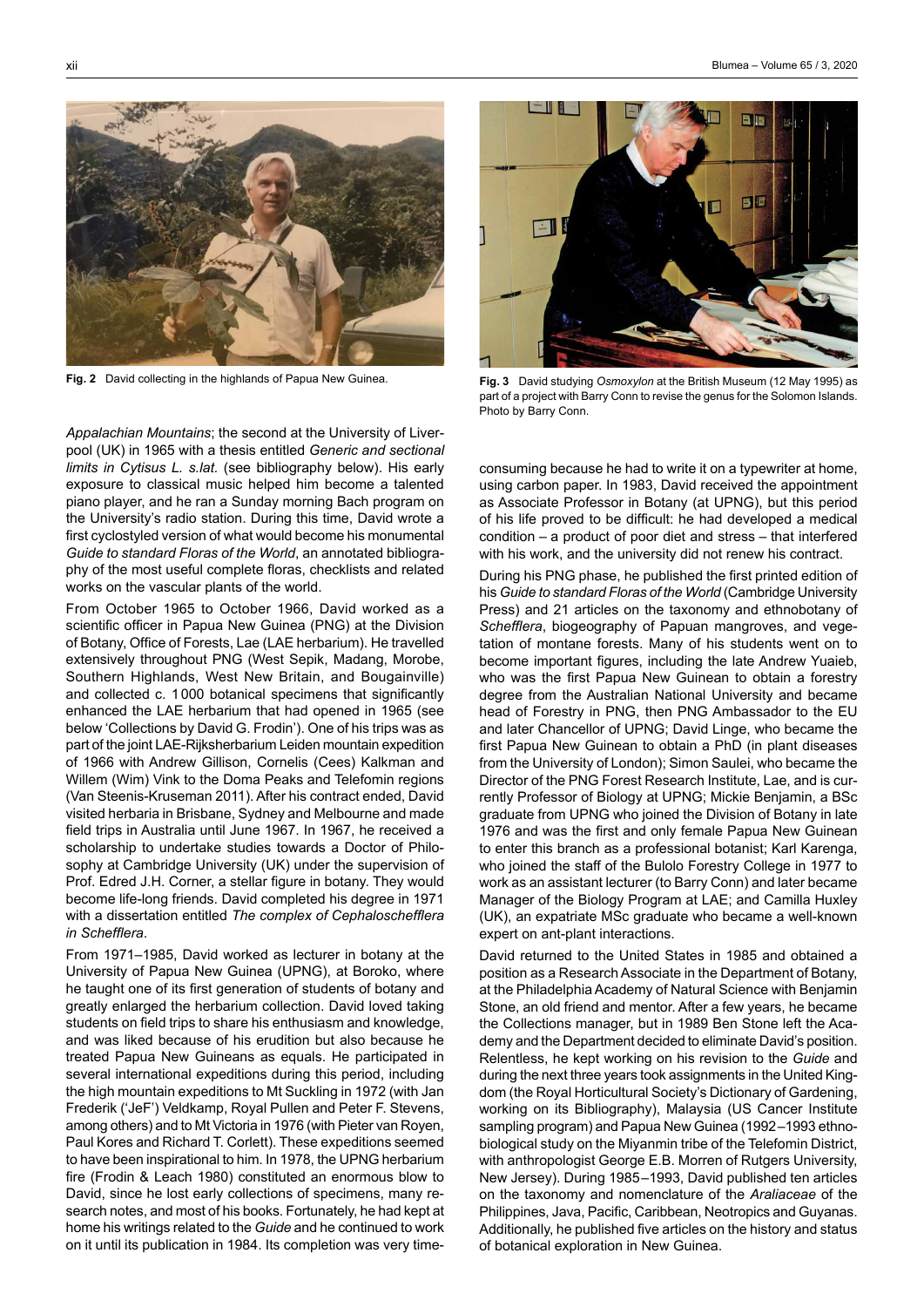In 1993, David obtained a position as a Senior Scientific Officer at the herbarium of the Royal Botanic Gardens, Kew. He rented a flat in Gloucester Court, later purchasing one on the third floor, which had a view of the Chinese Pagoda of Kew Gardens. He loved living there and gave generously of his time to the Gloucester Court complex, becoming its Director from 2001 until he passed away. David worked with his assistant Rafaël Govaerts on a standard series of reference works entitled the *World checklists and bibliographies of seed plants.* These checklists were part of the 'Benchmark Bibliography' project, launched in 1993, to document key literature on the families and genera of the world's vascular flora. The first publication, in 1996, was the *World checklist and bibliography of Magnoliaceae*; it was followed by six others (the last in 2007).

In 1994, David suffered a heart attack that led to quadruple by-pass surgery; years of inadequate diet in PNG, stress and insufficient exercise had apparently compromised his health. Nevertheless, David remained active and published 20 works from 1994–2001, including five *World checklists* on selected plant families and taxonomic revisions on the *Araliaceae* of Sri Lanka, China, Malesia, Solomon Islands, New Zealand, and Venezuelan Guyana. The Solomon Islands article was the result of an entertaining sorting method that Barry Conn (then Australian Botanical Liaison Officer at Kew) and David pursued. Barry told David that there were several new species of *Osmoxylon* in the Solomon Islands and David could not resist! Barry sorted the collections based on morphological features on one of the large benches in one of the wings at Kew, while David directed from the open walkway on the next floor. To the amusement of many of the staff, they sorted and re-sorted the collections until similar specimens were arranged together into piles on the huge desk. After one week of such directions from David on high, they finally agreed that the specimens were sorted into morphologically distinct taxa. They started and finished the manuscript within the month, covering 16 species, of which 10 were new to science (Conn & Frodin 1995).

In 2000, David turned 60, which under Thatcher labour laws meant that staff at Kew had to retire. This date coincided with the departure of the Director, Prof. Ghillean T. Prance, who had supported the annotated approach to the *World checklists*. With fewer funds, David's work at Kew, as a contractor, was not extended. Given his love for Kew, this lack of opportunity constituted a major setback, which bothered him for a long time. However, David continued to work there as an Honorary Research Associate for the rest of his life. Being a perfectionist and a lover of detail, he never stopped researching and expanding his *Guide* and the second edition of 1100 pages was published in 2001. For this work, David was awarded the 'Engler Medal in Silver' in 2002 – a prize awarded yearly since 1987 by the International Association of Plant Taxonomy for an outstanding publication in monographic or floristic plant systematics. Accompanied by his father and sister, David received the medal at the country home of Linnaeus in Uppsala, Sweden.

Retirement was an alien concept to David, for whom botany was a driving force and a way of life. Thus, from 2005–2009 he took a job as a scientific advisor at the Chelsea Physic Garden – one of the oldest botanical gardens of medicinal plants in Britain – and worked on a checklist of the garden's medicinal plants and as a consultant for the gardeners. Subsequently, David spent much time at Kew conducting research, writing and going through his collection of specimens sent from PNG in the 1980s. One of this most important contributions in his 'retirement years' was the 94-page book chapter *Biological exploration of New Guinea* in *The ecology of Papua* two-volume series (eds A.J. Marshall & B.M. Beehler). Synthesising 500 years of information, David's scholarly and elegant work will forever remain a classic on the history of botanical, zoological and

ethnographic research in New Guinea. From 2016–2019, David collaborated enthusiastically on several projects with Rodrigo Cámara-Leret at Kew, including building the first checklist to all the vascular plants of New Guinea (Cámara-Leret et al. 2020), co-supervising with Lisa Pokorny and Rodrigo the MSc thesis of Zhi Qiang Shee on the evolutionary history of *Schefflera* in Papuasia, (Shee et al. 2020), and describing 30 new *Schefflera* species (Frodin & Cámara-Leret in prep.). Despite being retired, David received the commendation as the most productive taxonomist of the year 2018 at the *Kew Science Away Day* for his book with Aida Shafreena and Todd Barkman entitled *The genus Schefflera in Sabah, Malaysian Borneo* [\(https://www.](https://www.nhpborneo.com/book/the-genus-schefflera/) [nhpborneo.com/book/the-genus-schefflera/](https://www.nhpborneo.com/book/the-genus-schefflera/)).

During his career, David described one new genus (*Metapanax*  J.Wen & Frodin), 5 new subgenera (of *Schefflera*), 72 new species (mostly in the *Araliaceae*) and 10 new infraspecific taxa (see complete list below). As a mentor, David played an instrumental role in the career development of many New Guineans. He was also extremely supportive with the next generation of *Araliaceae* taxonomists, including Peter Lowry II (MO), Jun Wen (US), and Pedro Fiaschi (UFSC), with whom he published numerous papers.

David was a gentleman, who treated everyone as his equal and was very generous with his time, materials and knowledge. As a polymath and an avid reader, he loved to engage in intellectual conversations, and his memory was so exceptional that his PNG colleagues defined him as 'their Wikipedia before the Internet'*.* Above all, his kindness, generosity and sharp intellect benefitted generations of botanists, and made David an extraordinary colleague and a wonderful friend.

**Acknowledgements** We especially thank Joanna Frodin who kindly provided many details of David's life, reviewed the text and deepened our understanding of David's personality. We extend our gratitude to the following people for generously sharing their personal stories about David: Peter Boyce, Jim Croft, Pedro Fiaschi, Osia Gideon, Alistair Hay, Peter Jobson, Greg Leach, Peter Lowry II, Neville Marchant, and Jun Wen. We thank David Mabberley and Pieter Baas for their review of this work.

# **REFERENCES**

- Cámara-Leret R, Frodin DG, Adema F, et al. 2020. New Guinea has the world's richest island flora. Nature 584: [579–583.](https://doi.org/10.1038/s41586-020-2549-5) [https://doi.org/10.1038/](https://doi.org/10.1038/s41586-020-2549-5) [s41586-020-2549-5.](https://doi.org/10.1038/s41586-020-2549-5)
- Conn BJ, Frodin DG. 1995. Osmoxylon in the Solomon Islands. In: Conn BJ (ed.), Handbooks of the flora of Papua New Guinea 3: 271–285. Melbourne University Press, Carlton.
- Conn BJ, Lee LL, Kiapranis R. 2004+. PNGplants database: Plant collections from Papua New [Guinea.](http://www.pngplants.org/PNGdatabase.html"><Ahref="https://www.pngplants.org/PNGdatabase.html">https://www.pngplants.org/PNGdatabase.<Ahref="https://www.pngplants.org/PNGdatabase.html">html) [https://www.pngplants.org/PNGdatabase.](https://www.pngplants.org/PNGdatabase.html) [html](https://www.pngplants.org/PNGdatabase.html) [\[accessed](https://www.pngplants.org/PNGdatabase.html) 10 Sept. 2019].
- Frodin DG, Leach GJ. 1980. University of Papua New Guinea Herbarium needs assistance. Australian Systematic Botany Society Newsletter 24: 5–7. [http://www.asbs.org.au/newsletter/pdf/80-sept-024.pdf.](http://www.asbs.org.au/newsletter/pdf/80-sept-024.pdf)
- Shee ZQ, Frodin DG, Cámara-Leret R, et al. 2020. Reconstructing the complex evolutionary history of the Papuasian Schefflera radiation through herbariomics. Frontiers in Plant Science 11: 258.
- Van Steenis-Kruseman MJ. 2011. Cyclopaedia of Malesian collectors. National Herbarium Netherland, Leiden. [http://www.nationaalherbarium.nl/](http://www.nationaalherbarium.nl/FMCollectors/F/FrodinDG.htm) [FMCollectors/F/FrodinDG.htm.](http://www.nationaalherbarium.nl/FMCollectors/F/FrodinDG.htm)

## *Eponymy*

*Aralia frodiniana* J.Wen, Novon 11 (2001) 498.

*Cinnamomum frodinii* Kosterm., Reinwardtia 8 (1970) 42.

*Glochidion frodinii* Airy Shaw, Kew Bulletin 27 (1972) 51.

*Medinilla frodinii* Bodegom, Blumea 46 (2001) 543.

- *Neocussonia frodiniana* (Bernardi) Lowry, G.M.Plunkett, Gostel & Frodin, Candollea 72 (2017) 278.
- *Phyllanthus frodinii* Airy Shaw, Kew Bulletin 27 (1972) 74.
- *Psychotria frodinii* Sohmer, Bishop Museum Bulletins in Botany 1 (1988) 107. *Schefflera frodiniana* Bernardi, Candollea 24 (1969) 103 (synonym of *Neocussonia frodiniana*, see above)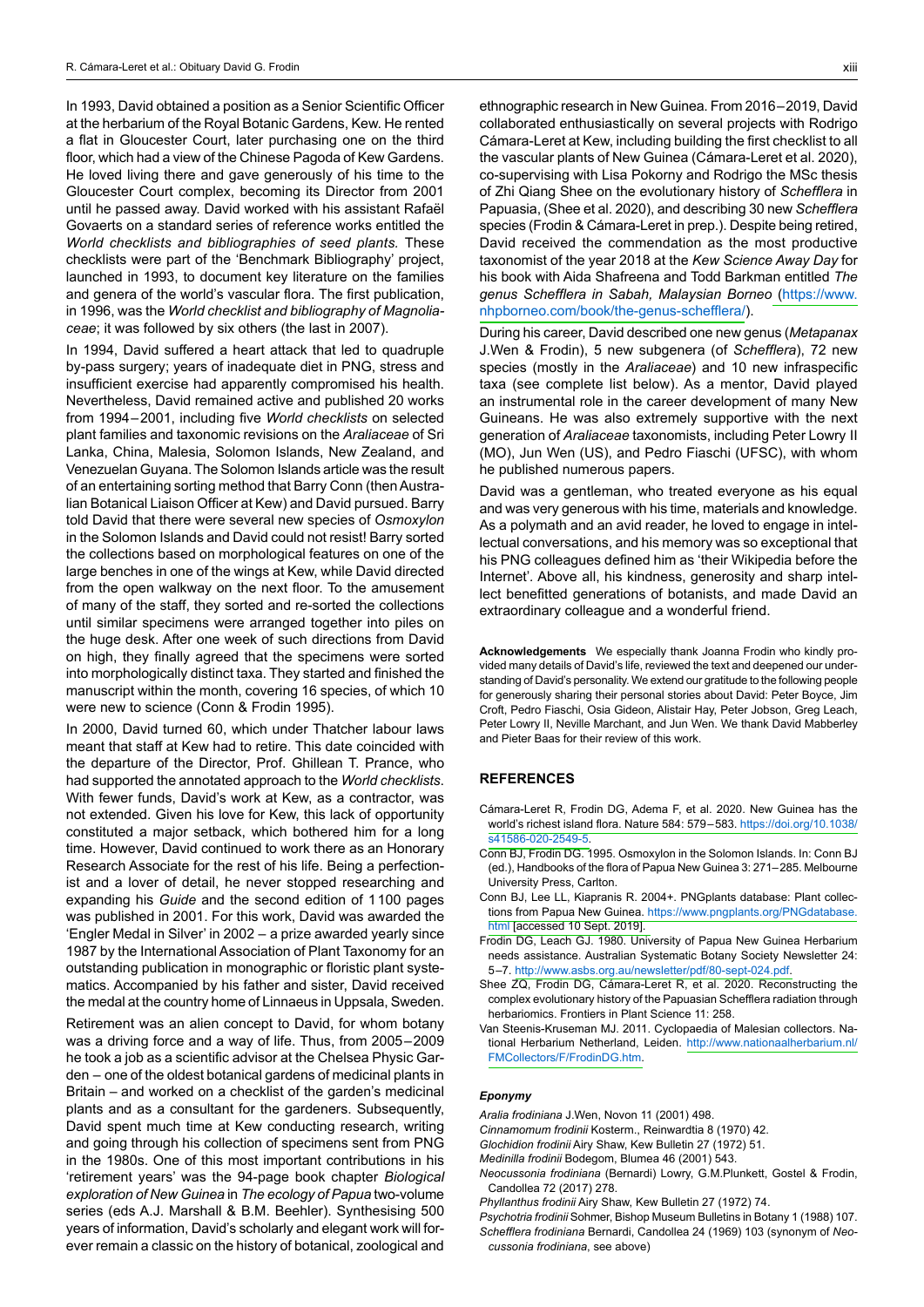## *Collections by David G. Frodin*

 Note — Data extracted from the PNGplants database (Conn et al. 2004+). Many collections have been incorrectly data processed such that the collection number has not been included, especially for the NGF series. Many collections made during 1965 and 1966 are incorrectly recorded as 'NGF s.n.'Also, the numbering used is not always in sequence. This may suggest that the collection numbers were not added in the field. Several UPNG series collections are also data processed without a number. Many collections collected in 1972 have been erroneously recorded as collected during 1992. The number of plant collections made by David is unclear because many numbers appear to be absent (perhaps the data has not yet been processed). It is estimated that he made approximately 3000 collections in Papua New Guinea.

The collecting trips are described in more detail till 1973 in [http://www.natio](http://www.nationaalherbarium.nl/FMCollectors/F/FrodinDG.htm)[naalherbarium.nl/FMCollectors/F/FrodinDG.htm.](http://www.nationaalherbarium.nl/FMCollectors/F/FrodinDG.htm)

- 1965 – *NGF26201–NGF26384*: Morobe (Bulolo/Wau), New Britain (Talasea).
- 1966 – *NGF26386–NGF27413*, *NGF28101–NGF28542*, *NGF30350*, *NGF30352*, *NGF32001*–*NGF32200*: West Sepik (Hindenburg Range/Telefomin), Madang, Morobe, Southern Highlands (Tari), New Britain (Talasea), Bougainville (Arawe): some with E.E. Henty (New Britain), some with C. Ridsdale (Morobe).
- 1971 – *UPNG515–UPNG817, UPNG1010–UPNG1037*, *UPNG1198*, *UPNG1228*, *UPNG7524–UPNG7529*: Central (Port Moresby area, including Waigani Swamp, UPNG Botanic Gardens), joint collectors includedA.N. Gillison,A.N. Millar, M. Kelloch,A. Yauieb.
- 1972 – *UPNG820–UPNG990*, *UPNG2008–UPNG2200*, *UPNG2331 UPNG2836, UPNG4010–UPNG4146*: West Sepik (Telefomin area), Milne Bay, Papuan Islands, Manus.
- 1973 – *UPNG4152*–*UPNG4229*: Western Highlands (Mt Hagen area), Southern Highlands (Ialibu), Central (Hiritano Highway), New Ireland (Lelet Plateau).
- 1974 – *UPNG4231*–*UPNG4451*: West Sepik (Torricelli Ranges), Madang (Kar Kar Island), Morobe (Kaisenik Road extension, Mt Kaindi), Central (Port Moresby area, including Motupore Island, Hiritano Highway, Varirata Plateau, Sogeri Plateau and other localities).
- 1975 – *UPNG3135–UPNG3142*, *UPNG4455*–*UPNG4499*: Morobe (Wau Ecology Institute), Western (Tabubil/Lake Murray), Central (Port Moresby area, including Motupore Island).
- 19761 *UPNG3140*–*UPNG3143*: Central (Port Moresby area).
- 1978 – *UPNG6507–UPNG6639*, *UPNG7575*, *UPNG8078*: Madang (township, Gogol), Morobe (Bulolo/Wau), Central (Magi Highway): some with P. Driscol, some with A. Hay.
- 1979 – *UPNG5208*–*UPNG5245*, *UPNG6642–UPNG6644, UPNG6834– UPNG6852*, *UPNG6868*, *UPNG7365 UPNG7556*–*UPNG7580*: Central (Port Moresby area, including Varirata National Park, Gerehu).
- 1980 – *UPNG3660*–*UPNG3679*, *UPNG3714*–*UPNG3737*, *UPNG5899*, *UPNG6683–UPNG6741*, *UPNG6872*: Central (Port Moresby area, Varirata Plateau, Yule Island), joint collectors included G. Leach and UPNG students, M.J. Swift.
- 1981<sup>2</sup> *UPNG1453*–*UPNG1464*; *UPNG1932*–*UPNG1999*, *UPNG5264*, *UPNG6876–UPNG6897*, *UPNG7401–UPNG7450*: Western Highlands (Baiyer River Sanctuary), Central (Port Moresby area, including Motupore Island, between Rigo and Saroa, Namanetabu Historical Reserve).
- 1982 – *UPNG5411–UPNG5449*, *UPNG6308–UPNG6361*, *UPNG6747– UPNG6796*, *UPNG6902–UPNG6914*, *UPNG7004–UPNG7092*: Morobe (Lake Wannum, Oomsis), Western Highlands (Wabag area, including Lake Sirunki, Kaiap Orchid Lodge), Central (Bogoro Inlet), joint collectors included A. Hay, G. Leach, T. Nagari, E.K. Naoni.
- 1983 – *UPNG6918*, *UPNG8051*, *UPNG8077, UPNG8078*, *UPNG8087– UPNG8100*: Madang, Central (Granville [or Ela] Travelodge, Trans-Laloki, Varirata National Park).
- 1984 – *UPNG7880*, *UPNG7881*: New Britain (Willaumez Peninsula), joint collectors included G. Leach.
- 1992 UPNG2231-UPNG2836: West Sepik (Telefomin area), some with George Morren.

1 These collections were probably collected in 1975, erroneously data processed as 1976.

2 Probably collected in 1971, erroneously data processed as 1981.

## **PLANT NAMES AUTHORED BY DAVID FRODIN**

Names no longer accepted (i.e., synonyms) are indicated with an asterisk (\*)

| New genus<br>Metapanax J.Wen & Frodin                                | 2001         |
|----------------------------------------------------------------------|--------------|
|                                                                      |              |
| New subgenera                                                        |              |
| Plerandra subg. Canacoschefflera Frodin, Lowry & G.M.Plunkett        | 2013         |
| Plerandra subg. Costatae G.M.Plunkett, Lowry & Frodin                | 2013         |
| Plerandra subg. Dizygotheca (N.E.Br.) Lowry, G.M.Plunkett &          |              |
| Frodin                                                               | 2013         |
| Plerandra subg. Gabriellarum Lowry, G.M.Plunkett & Frodin            | 2013         |
| Plerandra subg. Veilloniorum Lowry, G.M.Plunkett & Frodin            | 2013         |
| <b>New species</b>                                                   |              |
| Cryptocarya meisneriana Frodin                                       | 1976         |
| Dendropanax neblinae Maguire, Steyerm. & Frodin                      | 1984         |
| Osmoxylon arrhenicum B.J.Conn & Frodin                               | 1995         |
| Osmoxylon chrysanthum B.J.Conn & Frodin                              | 1995         |
| Osmoxylon confertiflorum B.J.Conn & Frodin                           | 1995         |
| Osmoxylon corneri B.J.Conn & Frodin                                  | 1995         |
| Osmoxylon ellipsoideum B.J.Conn & Frodin                             | 1995         |
| Osmoxylon pseudofoliatum B.J.Conn & Frodin                           | 1995         |
| Osmoxylon rectibrachiatum B.J.Conn & Frodin                          | 1995         |
| Osmoxylon striatifructum B.J.Conn & Frodin                           | 1995         |
| Osmoxylon superantiflorum B.J.Conn & Frodin                          | 1995         |
| Osmoxylon whitmorei B.J.Conn & Frodin                                | 1995         |
| Plerandra veilloniorum Bernardi ex Lowry, G.M.Plunkett & Frodin      | 2013         |
| Polyscias obtusifolia Frodin                                         | 2004         |
| Schefflera acaropunctata Frodin                                      | 1993         |
| <i>Schefflera argophylla</i> Frodin                                  | 1993         |
| <i>Schefflera asymmetrica</i> Frodin                                 | 1993         |
| Schefflera ayangannensis Maguire, Steyerm. & Frodin                  | 1984         |
| Schefflera baculosa Frodin                                           | 1993         |
| Schefflera beamanii Puad, T.J.Barkman & Frodin                       | 2018         |
| Schefflera brachypoda Frodin                                         | 1993         |
| Schefflera chanii T.J.Barkman, Puad & Frodin                         | 2018         |
| Schefflera ciliatifolia Fiaschi & Frodin<br>Schefflera clausa Frodin | 2008<br>1993 |
|                                                                      |              |
| Schefflera clavigera Frodin<br>Schefflera clusietorum Frodin         | 1993<br>1993 |
| Schefflera concolor Frodin                                           | 1993         |
| Schefflera contracta Frodin                                          | 1993         |
| Schefflera cracens Frodin                                            | 1993         |
| Schefflera crenata Puad & Frodin                                     | 2018         |
| Schefflera dichotoma Fiaschi & Frodin                                | 2008         |
| Schefflera disparifolia Frodin                                       | 1993         |
| Schefflera dissidens Frodin                                          | 1993         |
| Schefflera eximia Frodin                                             | 1993         |
| Schefflera feriarum Frodin                                           | 1986         |
| Schefflera globulifera Maguire, Steyerm. & Frodin*                   | 1984         |
| Schefflera guanayensis Maguire, Steyerm. & Frodin                    | 1984         |
| Schefflera heterobotrya Frodin                                       | 1996         |
| Schefflera heteroclada Frodin                                        | 1986         |
| Schefflera huachamacarii Maguire, Steyerm. & Frodin                  | 1984         |
| Schefflera huberi Frodin                                             | 1993         |
| Schefflera kinabaluensis Puad, T.J.Barkman & Frodin                  | 2018         |
| Schefflera lanata Frodin, Puad & T.J.Barkman                         | 2018         |
| Schefflera latianulata Frodin                                        | 2004         |
| Schefflera lineamentorum Frodin & Puad                               | 2018         |
| Schefflera longistyla Frodin                                         | 1993         |
| Schefflera mamutiacum Puad, T.J.Barkman & Frodin                     | 2018         |
| Schefflera mangiferifolia Frodin & Puad                              | 2018         |
| Schefflera matsallehii T.J.Barkman, Puad & Frodin                    | 2018         |
| Schefflera meiurophylla Frodin                                       | 1993         |
| Schefflera merrittii Frodin                                          | 1986         |
| Schefflera minutipetiolata Frodin                                    | 1986         |
| Schefflera mitragera Frodin & Puad                                   | 2018         |
| Schefflera montana (Gleason) Maguire, Steyerm. & Frodin              | 1984         |
| Schefflera multispicata Puad & Frodin                                | 2018         |
| Schefflera myrioneura Frodin                                         | 1993         |
| Schefflera nigrescens Frodin                                         | 1993         |
| Schefflera obovatilimba Frodin & Puad                                | 2018         |
| Schefflera opaca Puad, T.J.Barkman & Frodin                          | 2018         |
| Schefflera pallens Maguire, Steyerm. & Frodin                        | 1984         |
| Schefflera pauciradiata Maguire, Steyerm. & Frodin                   | 1984         |
| Schefflera pawoiensis Frodin                                         | 1986         |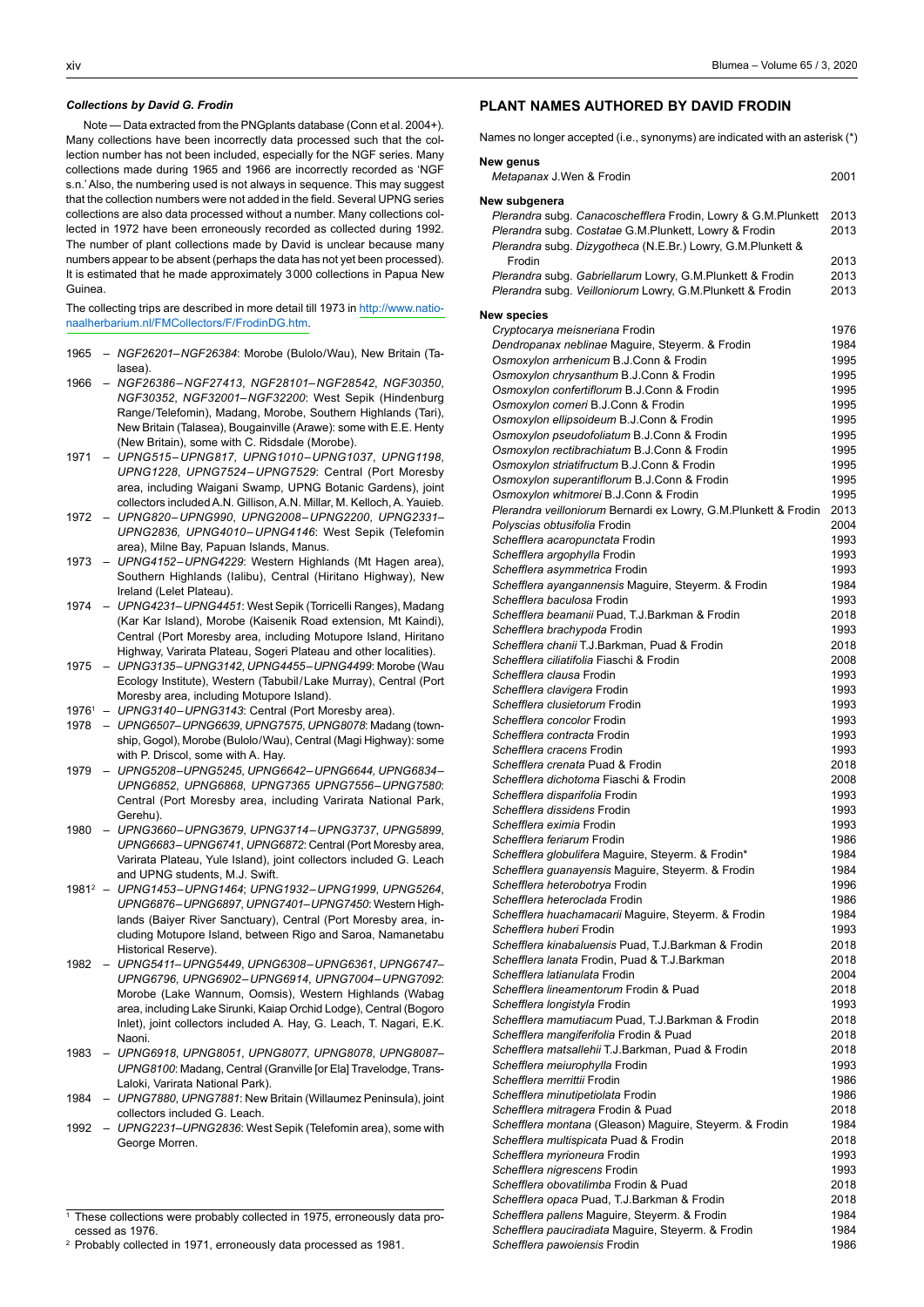| Schefflera pedicelligera Maguire, Steyerm. & Frodin                 | 1984         |
|---------------------------------------------------------------------|--------------|
| Schefflera peridotiticola Puad, T.J.Barkman & Frodin                | 2018         |
| Schefflera pimichinensis Maguire, Steyerm. & Frodin                 | 1984         |
| Schefflera plurifolia Fiaschi & Frodin                              | 2008         |
| Schefflera plurispicata Maguire, Steyerm. & Frodin                  | 1984         |
| Schefflera racemifera Fiaschi & Frodin                              | 2006         |
|                                                                     |              |
| Schefflera rugosifolia Maguire, Steyerm. & Frodin*                  | 1984         |
| Schefflera sabahensis Frodin & Puad                                 | 2018         |
| Schefflera serpentinicola Puad & Frodin                             | 2018         |
| Schefflera sipapoensis Maguire, Steyerm. & Frodin                   | 1984         |
|                                                                     |              |
| New infraspecific taxa                                              |              |
| Schefflera avensis var. cinnameociliata Frodin & Puad               | 2018         |
| Schefflera chimantensis var. iluensis Frodin                        | 1993         |
| Schefflera coriacea subsp. neblinae Maguire, Steyerm. & Frodin*     | 1984         |
| Schefflera duidae subsp. quinquestylorum (Steyerm.) Maguire,        |              |
| Steyerm. & Frodin*                                                  | 1984         |
| Schefflera guanayensis subsp. paruensis Maguire, Steyerm. &         |              |
| Frodin*                                                             | 1984         |
|                                                                     |              |
| Schefflera guanayensis subsp. sipapoensis Maguire, Steyerm. &       |              |
| Frodin                                                              | 1984         |
| Schefflera mangiferifolia var. panatarana Frodin                    | 2018         |
| Schefflera pachyphlebia var. trusmadiana Frodin & Puad              | 2018         |
| Schefflera reticulata subsp. jauaensis Maguire, Steyerm. & Frodin*  | 1984         |
| Schefflera reticulata subsp. yutajensis Maquire, Steyerm. & Frodin* | 1984         |
|                                                                     |              |
| New names                                                           |              |
| Gastonia elegans Frodin                                             | 2004         |
| Schefflera bailloniana Frodin*                                      | 2004         |
| Schefflera bracteolifera Frodin*                                    | 2004         |
| Schefflera chococola Frodin                                         | 2004         |
|                                                                     |              |
| Schefflera crassilimba Frodin                                       | 1993         |
| Schefflera dictyophlebia Frodin*                                    | 2004         |
| Schefflera falcatifolia Frodin*                                     | 2004         |
| Schefflera kurzii Frodin                                            | 2004         |
| Schefflera lancifoliolata Frodin                                    | 2004         |
| Schefflera maguireorum Frodin                                       | 1993         |
| Schefflera monosperma Maguire, Steyerm. & Frodin*                   | 1984         |
|                                                                     |              |
| Schefflera nesopanax Frodin*                                        | 2004         |
| Schefflera paruana Frodin                                           | 1993         |
| Schefflera regnelliana Frodin*                                      | 2004         |
| Schefflera reiniana Frodin                                          | 1988         |
| Schefflera rufa Frodin                                              | 2004         |
| Schefflera sessiliflora Splithof-Heerschop ex Frodin                | 1993         |
| Schefflera ulocephala Frodin                                        | 1993         |
|                                                                     |              |
| Manuscript names published as new taxa by other authors             |              |
| Argyrocytisus (Maire) Frodin & Heywood ex Raynaud                   | 1975         |
| Cryptocarya dorrigoensis Frodin ex B.Hyland & A.G.Floyd             | 1989         |
| Schefflera altigena Frodin ex P.Royen                               | 1983         |
| Schefflera amungwiwae Frodin ex P.Royen                             | 1983         |
|                                                                     |              |
| Schefflera compacta Frodin ex Lauener*                              | 1972         |
| Schefflera dentata Frodin ex P.Royen                                | 1983         |
| Schefflera insculpta Frodin ex P.Royen                              | 1983         |
| Schefflera kuborensis Frodin ex P.Royen                             | 1983         |
| Schefflera lineata Frodin ex P.Royen                                | 1983         |
| Schefflera polyclada Frodin ex P.Royen                              | 1983         |
| Schefflera rodriguesiana Frodin ex M.J.Cannon & Cannon              | 1989         |
| Schefflera simbuensis Frodin ex P.Royen                             | 1983         |
|                                                                     |              |
| <b>New combinations</b>                                             |              |
| Astropanax humblotianus (Drake) Lowry, G.M.Plunkett, Gostel &       |              |
| Frodin                                                              | 2017         |
| Astropanax kivuensis (Bamps) Lowry, G.M.Plunkett, Gostel &          |              |
|                                                                     |              |
|                                                                     |              |
| Frodin                                                              | 2017         |
| Astropanax monophyllus (Baker) Lowry, G.M.Plunkett, Gostel &        |              |
| Frodin                                                              | 2017         |
|                                                                     |              |
| Astropanax myrianthus (Baker) Lowry, G.M.Plunkett, Gostel &         |              |
| Frodin                                                              | 2017         |
| Astropanax polysciadius (Harms) Lowry, G.M.Plunkett, Gostel &       |              |
| Frodin                                                              | 2017         |
| Astropanax procumbens (Hemsl.) Lowry, G.M.Plunkett, Gostel &        |              |
| Frodin                                                              | 2017         |
| Astropanax stolzii (Hemsl.) Lowry, G.M.Plunkett, Gostel & Frodin    | 2017         |
| Astropanax tessmannii (Hemsl.) Lowry, G.M.Plunkett, Gostel &        |              |
| Frodin                                                              | 2017         |
| Astropanax urostachyus (Hemsl.) Lowry, G.M.Plunkett, Gostel &       |              |
| Frodin                                                              |              |
| Astropanax volkensii (Harms) Lowry, G.M.Plunkett, Gostel & Frodin   | 2017<br>2017 |

| Chamaecytisus dorycnioides (Davidov) Frodin & Heywood                    | 1968 |
|--------------------------------------------------------------------------|------|
| Cheirodendron bastardianum (Decne.) Frodin                               | 1990 |
| Chronanthos biflorus (Desf.) Frodin & Heywood*                           | 1968 |
|                                                                          |      |
| Chronanthos orientalis (Loisel.) Frodin & Heywood*                       | 1968 |
| Dendropanax amplifolius (I.M.Johnst.) Frodin                             | 2004 |
| Dendropanax brasiliensis (Seem.) Frodin                                  | 2004 |
| Dendropanax heterophyllus (Marchal) Frodin                               | 2004 |
| Dendropanax langsdorffii (Marchal) Frodin                                | 2004 |
|                                                                          |      |
| Dendropanax pruinosus (Taub.) Fiaschi & Frodin                           | 2004 |
| Dendropanax resinosus (Marchal) Frodin                                   | 2004 |
| Dendropanax simplicifolius (Hoehne) Fiaschi & Frodin                     | 2014 |
| Ditrysinia fruticosa (W.Bartram) Govaerts & Frodin                       | 2000 |
| Fagus japonica var. multinervis (Nakai) Y.N.Lee ex Govaerts &            |      |
|                                                                          |      |
| Frodin                                                                   | 1998 |
| Gamblea ciliata var. evodiifolia (Franch.) C.B.Shang, Lowry &            |      |
| Frodin                                                                   | 2000 |
| Gamblea innovans (Siebold & Zucc.) C.B.Shang, Lowry & Frodin             | 2000 |
| Gamblea malayana (M.R.Hend.) C.B.Shang, Lowry & Frodin                   |      |
|                                                                          | 2000 |
| Gamblea pseudoevodiifolia (Feng) C.B.Shang, Lowry & Frodin               | 2000 |
| Metapanax davidii (Franch.) J.Wen & Frodin                               | 2001 |
| Metapanax delavayi (Franch.) J.Wen & Frodin                              | 2001 |
| Neocussonia bracteolifera (Frodin) Lowry, G.M.Plunkett, Gostel &         |      |
|                                                                          |      |
| Frodin                                                                   | 2017 |
| Neocussonia capuroniana (Bernardi) Lowry, G.M.Plunkett,                  |      |
| Gostel & Frodin                                                          | 2017 |
| Neocussonia favargeri (Bernardi) Lowry, G.M.Plunkett, Gostel &           |      |
|                                                                          |      |
| Frodin                                                                   | 2017 |
| Neocussonia fosbergiana (Bernardi) Lowry, G.M.Plunkett,                  |      |
| Gostel & Frodin                                                          | 2017 |
| Neocussonia frodiniana (Bernardi) Lowry, G.M.Plunkett, Gostel &          |      |
| Frodin                                                                   | 2017 |
|                                                                          |      |
| Neocussonia halleana (Bernardi) Lowry, G.M.Plunkett, Gostel &            |      |
| Frodin                                                                   | 2017 |
| Neocussonia littoralis (Bernardi) Lowry, G.M.Plunkett, Gostel &          |      |
| Frodin                                                                   | 2017 |
|                                                                          |      |
| Neocussonia longipedicellata (Lecomte) Lowry, G.M.Plunkett,              |      |
| Gostel & Frodin                                                          | 2017 |
| Neocussonia lukwangulensis (Tennant) Lowry, G.M.Plunkett,                |      |
| Gostel & Frodin                                                          | 2017 |
| Neocussonia moratii (Bernardi) Lowry, G.M.Plunkett, Gostel &             |      |
| Frodin                                                                   | 2017 |
|                                                                          |      |
| Neocussonia rainaliana (Bernardi) Lowry, G.M.Plunkett, Gostel &          |      |
| Frodin                                                                   | 2017 |
| Neocussonia staufferiana (Bernardi) Lowry, G.M.Plunkett,                 |      |
| Gostel & Frodin                                                          | 2017 |
| Neocussonia vantsilana (Baker) Lowry, G.M.Plunkett, Gostel &             |      |
|                                                                          |      |
| Frodin                                                                   | 2017 |
| Neocussonia weibeliana (Bernardi) Lowry, G.M.Plunkett, Gostel &          |      |
| Frodin                                                                   | 2017 |
| Neopanax macintyrei (Cheeseman) Frodin                                   | 2004 |
|                                                                          |      |
| Plerandra actinostigma (A.C.Sm. & B.C.Stone) G.M.Plunkett,               |      |
| Lowry & Frodin                                                           | 2013 |
| Plerandra baillonii (R.Vig.) Lowry, G.M.Plunkett & Frodin                | 2013 |
| Plerandra cabalionii (Lowry) Lowry, G.M.Plunkett & Frodin                | 2013 |
| Plerandra costata (A.C.Sm.) G.M.Plunkett, Lowry & Frodin                 | 2013 |
|                                                                          |      |
| Plerandra crassipes (Baill.) Lowry, G.M.Plunkett & Frodin                |      |
| Plerandra elegantissima (H.J.Veitch ex Mast.) Lowry,                     | 2013 |
|                                                                          |      |
| G.M.Plunkett & Frodin                                                    | 2013 |
|                                                                          |      |
| Plerandra elongata (Baill.) Lowry, G.M.Plunkett & Frodin                 | 2013 |
| Plerandra emiliana (Baill.) Lowry, G.M.Plunkett & Frodin                 | 2013 |
| Plerandra gabriellae (Baill.) Lowry, G.M.Plunkett & Frodin               | 2013 |
| Plerandra leptophylla (H.J.Veitch ex T.Moore) Lowry,                     |      |
| G.M.Plunkett & Frodin                                                    | 2013 |
|                                                                          | 2013 |
| Plerandra nono (Baill.) Lowry, G.M.Plunkett & Frodin                     |      |
| Plerandra osyana (Regel) Lowry, G.M.Plunkett & Frodin                    | 2013 |
| Plerandra osyana subsp. toto (Baill.) Lowry, G.M.Plunkett & Frodin       | 2013 |
| Plerandra pachyphylla (Harms) Lowry, G.M.Plunkett & Frodin               | 2013 |
| Plerandra pancheri (Baill.) Lowry, G.M.Plunkett & Frodin                 | 2013 |
|                                                                          |      |
| Plerandra plerandroides (R.Vig.) Lowry, G.M.Plunkett & Frodin            | 2013 |
| Plerandra polydactylis (Montrouz.) Lowry, G.M.Plunkett & Frodin          | 2013 |
| Plerandra reginae (W.Richards) Lowry, G.M.Plunkett & Frodin              | 2013 |
| Plerandra seemanniana (A.C.Sm.) G.M.Plunkett, Lowry & Frodin             | 2013 |
| Plerandra tannae (A.C.Sm. & B.C.Stone) G.M.Plunkett, Lowry &             |      |
|                                                                          |      |
| Frodin                                                                   | 2013 |
| Plerandra vanuatua (Lowry) Lowry, G.M.Plunkett & Frodin                  | 2013 |
| Plerandra veitchii (hort. ex Carrière) Lowry, G.M.Plunkett & Frodin 2013 |      |
| Polyscias crenata (Pancher & Sebert) Frodin                              | 2004 |
| Polyscias eupteronoides (Teijsm. & Binn.) Frodin                         | 2019 |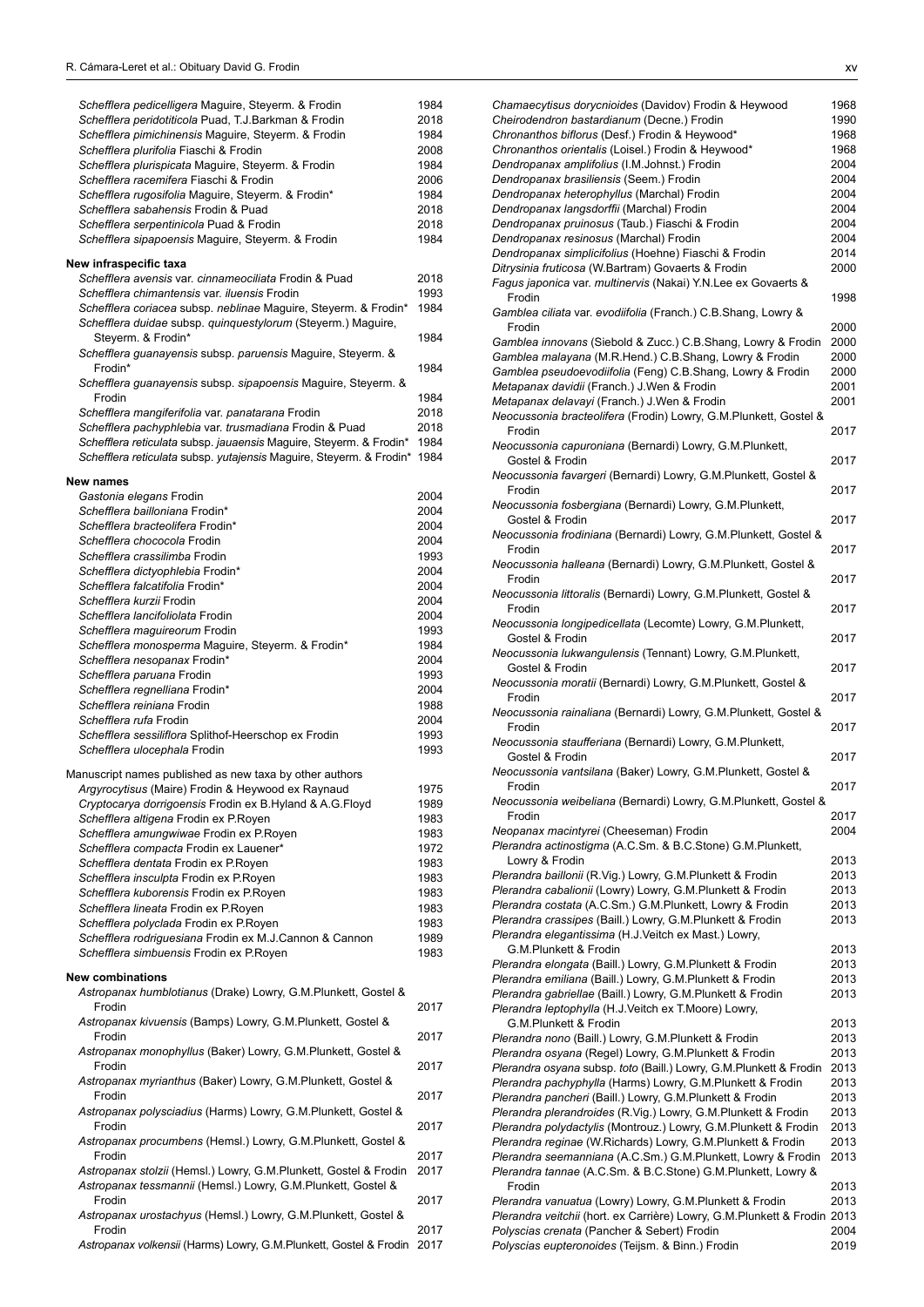| Polyscias koordersii (Harms) Frodin                                    | 2019 |
|------------------------------------------------------------------------|------|
| Polyscias paucidens (Mig.) Frodin                                      | 2019 |
| Polyscias philippinensis (Merr.) Frodin                                | 2019 |
| Polyscias solomonensis (Philipson) Frodin                              | 2019 |
|                                                                        |      |
| Polyscias winkleri (Harms) Frodin                                      | 2019 |
| Raukaua anomalus (Hook.) A.D.Mitch., Frodin & Heads                    | 1997 |
| Raukaua edgerleyi var. serratus (Kirk) A.D.Mitch., Frodin & Heads 1997 |      |
| Raukaua gunnii (Hook.f.) Frodin                                        | 2004 |
|                                                                        |      |
| Raukaua laetevirens (Gay) Frodin                                       | 2004 |
| Raukaua simplex (G.Forst.) A.D.Mitch., Frodin & Heads                  | 1997 |
| Raukaua simplex var. sinclairii (Hook.f.) A.D.Mitch., Frodin & Heads   | 1997 |
|                                                                        |      |
| Raukaua valdiviensis (Gay) Frodin                                      | 2004 |
| Schefflera allocotantha (Harms) Frodin                                 | 2004 |
| Schefflera angustissima (Marchal) Frodin                               | 2004 |
| Schefflera anomala (Taub.) Frodin                                      | 2004 |
|                                                                        |      |
| Schefflera attenuata (Sw.) Frodin                                      | 1989 |
| Schefflera auyantepuiensis (Steyerm.) Maguire, Steyerm. & Frodin       | 1984 |
| Schefflera bakeriana (A.C.Sm.) Frodin*                                 | 2004 |
|                                                                        |      |
| Schefflera burchellii (Seem.) Frodin & Fiaschi                         | 2004 |
| Schefflera calva (Cham.) Frodin & Fiaschi                              | 2004 |
| Schefflera cavaleriei (H.Lév.) Frodin                                  | 2004 |
| Schefflera cephalantha (Harms) Frodin                                  | 2004 |
|                                                                        |      |
| Schefflera chimantensis (Steyerm. & Maguire) Maguire,                  |      |
| Steyerm. & Frodin                                                      | 1984 |
| Schefflera chimantensis subsp. multiramosa (Steyerm.) Frodin           | 1993 |
|                                                                        |      |
| Schefflera chimantensis subsp. rugosifolia (Maguire, Steyerm. &        |      |
| Frodin) Frodin                                                         | 1993 |
| Schefflera chimantensis var. rugosifolia (Maguire, Steyerm. &          |      |
|                                                                        |      |
| Frodin) Frodin                                                         | 1993 |
| Schefflera clausseniana (Decne. & Planch. ex Marchal) Frodin           | 2004 |
| Schefflera coenosa (R.Vig.) Frodin                                     | 2004 |
| Schefflera conspicua (Marchal) Frodin                                  | 2004 |
|                                                                        |      |
| Schefflera cordata (Taub.) Frodin & Fiaschi                            | 2004 |
| Schefflera distractiflora (Harms) Frodin                               | 1998 |
| Schefflera dumicola f. acuta (C.J.Tseng & G.Hoo) Frodin                | 2004 |
|                                                                        |      |
| Schefflera elegantissima (Veitch ex Masters) Lowry & Frodin*           | 1998 |
| Schefflera exaltata (Thwaites) Frodin                                  | 1996 |
| Schefflera gardneri (Seem.) Frodin & Fiaschi                           | 2004 |
| Schefflera glabrata (Kunth) Frodin                                     | 1989 |
|                                                                        |      |
| Schefflera glabrescens (C.J.Tseng & G.Hoo) Frodin                      | 2004 |
| Schefflera glaziovii (Taub.) Frodin & Fiaschi                          | 2004 |
| Schefflera grandiflora (A.C.Sm.) Frodin*                               | 2004 |
|                                                                        |      |
| Schefflera grayi (Seem.) Frodin*                                       | 2004 |
| Schefflera heptaphylla (L.) Frodin                                     | 1991 |
| Schefflera heterophylla var. biternata (C.B.Clarke) Frodin             | 2004 |
|                                                                        |      |
| Schefflera hitchcockii (Lasser & Maguire) Maguire, Steyerm. &          |      |
| Frodin                                                                 | 1984 |
| Schefflera humboldtiana (Decne. & Planch. ex Seem.) Frodin             | 2004 |
| Schefflera hypochlora (Dunn ex K.M.Feng & Y.R.Li) Frodin               | 2004 |
|                                                                        |      |
| Schefflera insolita (A.C.Sm.) Frodin*                                  | 2004 |
| Schefflera jauaensis (Maquire, Steyerm. & Frodin) Frodin               | 1993 |
| Schefflera kerchoveiana (Veitch ex W.Richards) Frodin & Lowry          | 1989 |
|                                                                        |      |
| Schefflera kuntzei (Harms) Frodin                                      | 1993 |
| Schefflera leptophylla (Veitch ex T.Moore) Frodin*                     | 2004 |
| Schefflera littorea (Seem.) Frodin                                     | 2004 |
| Schefflera longepetiolata (Pohl ex DC.) Frodin & Fiaschi               | 2004 |
|                                                                        |      |
| Schefflera lucumoides (Decne. & Planch. ex Marchal) Frodin             | 2004 |
| Schefflera macrocarpa (Cham. & Schitdl.) Frodin                        | 1998 |
| Schefflera malmei (Harms) Frodin                                       | 1998 |
|                                                                        |      |
| Schefflera marahuacensis (Maguire, Steyerm. & Frodin) Frodin           | 1993 |
| Schefflera morototoni (Aubl.) Maguire, Steyerm. & Frodin               | 1984 |
| Schefflera morototoni var. angustipetala (Marchal) Frodin              | 1993 |
| Schefflera morototoni var. sessiliflora (Marchal) Frodin               | 2004 |
|                                                                        |      |
| Schefflera navarroi (A.Samp.) Frodin & Fiaschi                         | 2004 |
| Schefflera neblinae (Maguire, Steyerm. & Frodin) Frodin                | 1993 |
| Schefflera nebularum (Harms) Frodin                                    | 2004 |
|                                                                        |      |
| Schefflera osyana (Regel) Frodin                                       | 2004 |
| Schefflera ouveana (Däniker) Frodin                                    | 2004 |
| Schefflera oxyphylla var. siamensis (Craib) Frodin                     | 2004 |
|                                                                        |      |
| Schefflera pachycarpa (Marchal) Frodin                                 | 2004 |
| Schefflera pachycephala (Planch. & Linden ex Harms) Frodin             | 2004 |
| Schefflera pickeringii (A.Gray) Frodin*                                | 2004 |
|                                                                        |      |
| Schefflera plerandroides (R.Vig.) Frodin*                              | 2004 |
| Schefflera polydactylis (Montrouz.) Frodin*                            | 2004 |
| Schefflera psilophylla (Harms) Maguire, Steyerm. & Frodin              | 1984 |
| Schefflera pubigera (Brongn. ex Planch.) Frodin                        | 2004 |
|                                                                        |      |
| Schefflera pueckleri (K.Koch) Frodin                                   | 1989 |
|                                                                        |      |

| Schefflera reginae (Linden ex W.Richards) Frodin*          | 2004 |
|------------------------------------------------------------|------|
| Schefflera reticulata (Gleason) Maquire, Steyerm. & Frodin | 1984 |
| Schefflera rhododendrifolia (Griff.) Frodin                | 2004 |
| Schefflera ridleyi var. polyandra (Ridl.) Frodin           | 1978 |
| Schefflera rotundifolia (Ten.) Frodin                      | 2004 |
| Schefflera salweenensis var. macrophylla (H.L.Li) Frodin   | 2004 |
| Schefflera schizophylla (Hance) Frodin                     | 2004 |
| Schefflera selloi (Marchal) Frodin & Fiaschi               | 2004 |
|                                                            |      |

# **PUBLICATIONS BY DAVID GAMMAN FRODIN**

### 1964

- Guide to the standard Floras of the World (arranged geographically). Department of Botany, The University of Tennessee, Knoxville, Tennessee.
- A preliminary revision of the section Anemonanthea of Anemone in eastern North America, with special reference to the southern Appalachian Mountains. Bachelor of Science Thesis, University of Tennessee. Unpublished.

## 1965

- Generic and sectional limits in Cytisus L. s.lat. Master of Science Thesis, University of Liverpool. Unpublished.

#### 1970

- The complex of Cephaloschefflera in Schefflera (Araliaceae). Doctoral Thesis, University of Cambridge. Unpublished.

#### 1972

- 'Bibliographic contributions to Papuasian botany: Mosses and liverworts. Parts 1–2. Bryophyta. University of Papua New Guinea, Port Moresby. - Bibliographic contributions to Papuasian botany: Muelleriana Papuasica. III. University of Papua New Guinea, Port Moresby.

## 1973

– Note on the distribution of Eucalyptus deglupta Bl. (Eucalyptus naudiniana FvM) in the BismarckArchipelago. Science in New Guinea 1 (3–4): 42–44.

### 1974

- (with Huxley CR, Kirina KW) Mangroves of the Port Moresby region. University of Papua New Guinea Occasional Papers 3: 1–53.

## 1975

- Rudolf Schlechter: His life and travels. Science in New Guinea 3 (2): 73–82.
- Studies in Schefflera: The Cephaloschefflera complex. Journal of the Arnold Arboretum 56: 427–448.

## 1976

– Studies in Cryptocarya (Lauraceae) I. Telopea 1: 217–224. [https://doi.](https://doi.org/10.7751/telopea19763302) [org/10.7751/telopea19763302](https://doi.org/10.7751/telopea19763302).

## 1977

- On the style of floras: some general considerations. Gardens' Bulletin Singapore 29: 239–250.
- Papua New Guinea news. Australian Systematic Botany Society Newsletter 11: [12–14.](http://www.anbg.gov.au/asbs/newsletter/pdf/77-june-011.pdf"><Ahref="https://www.anbg.gov.au/asbs/newsletter/pdf/77-june-011.pdf">https://www.anbg.gov.au/asbs/newsletter/pdf/77-june-011) [https://www.anbg.gov.au/asbs/newsletter/pdf/77-june-011.](https://www.anbg.gov.au/asbs/newsletter/pdf/77-june-011.pdf) [pdf](https://www.anbg.gov.au/asbs/newsletter/pdf/77-june-011.pdf)[.](https://www.anbg.gov.au/asbs/newsletter/pdf/77-june-011.pdf)
- Vegetation and general features of the northern Ok Tedi region, Star Mountains. Science in New Guinea 5 (2): 102–106.

## 1980

- Mangroves of New Guinea: some remarks on their distribution and taxonomy (Abstract). In: 2nd International Symposia on Biology & Management of Mangroves and Tropical Shallow Water Communities. University of Papua New Guinea, Port Moresby.
- (with Leach GJ) University of Papua New Guinea Herbarium needs assistance. Australian Systematic Botany Society Newsletter 24: 5–7. <http://www.asbs.org.au/newsletter/pdf/80-sept-024.pdf>.
- (with Hyndman DC) Ethnobotany of Schefflera in the Ok Tedi region, Papua New Guinea. Ethnomedicine 6 (1–4): 101–126.

## 1982

- (with Gressitt JL) Biological exploration of New Guinea. In: Gressitt JL (ed.), Biogeography and ecology of New Guinea 1: 87–130. Dr W. Junk, The Hague.
- – (with Hyndman DC) Ethnobotany of the Ok Tedi drainage. Ok Tedi Environmental Study, Working Paper No. 14. In: Ok Tedi Environmental Study 5. Population and resource use: ethnobiology: 209–340. Maunsell & Partners Pty Ltd, Boroko.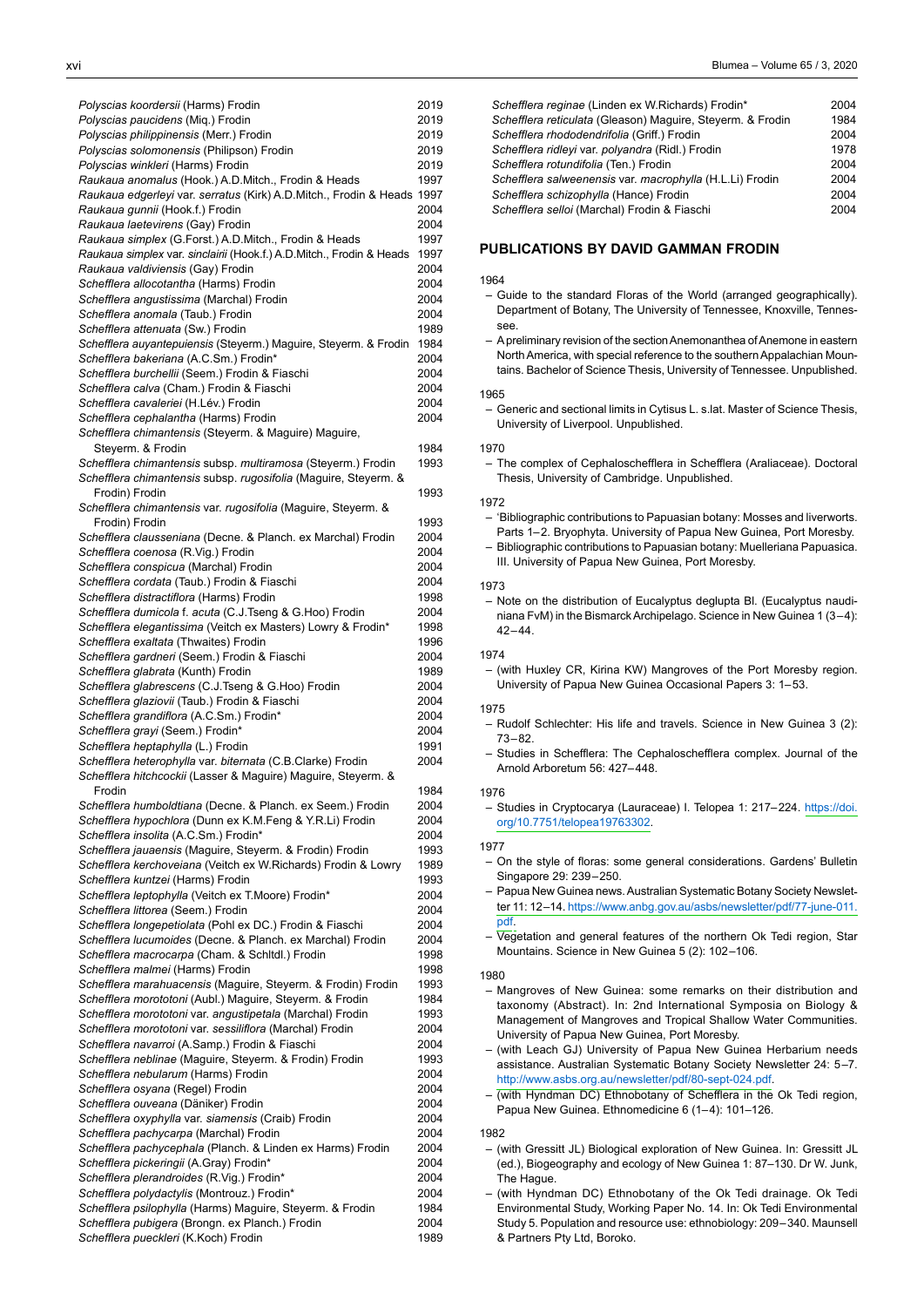- Systematics of Araliaceae and inflorescence morphology. Australian Systematic Botany Society Newsletter 30: 43–55. [http://www.asbs.org.](http://www.asbs.org.au/newsletter/pdf/82-feb-030.pdf) [au/newsletter/pdf/82-feb-030.pdf.](http://www.asbs.org.au/newsletter/pdf/82-feb-030.pdf)
- (with Johnston IM) Mangroves of the Papuan subregion. In: Gressitt JL (ed.), Biogeography and ecology of New Guinea 1: 513–528. Dr W. Junk, The Hague.

#### 1983

(with Van Royen P) Schefflera. In: Van Royen P (ed.), Alpine Flora of New Guinea 4: 3040–3083. Cramer, Vaduz.

#### 1984

- (with Maguire B, Steyermark JA) Araliaceae. In: Maguier B, et al. (eds), The botany of the Guyana Highland XII: 46–82. Memoirs of the New York Botanical Garden.
- Guide to standard Floras of the World: an annotated, geographically arranged systematic bibliography of the principal floras, enumerations, checklists, and chorological atlases of different areas. Cambridge University Press, Cambridge, United Kingdom.

#### 1985

- Herbaria in Papua New Guinea and nearby areas. I. In: Sohmer SH (ed.), Forum on systematics resources in the Pacific 74: 54–62. Bernice P. Bishop Museum, Honolulu.

#### 1986

– Studies in Schefflera (Araliaceae), II. Northern Luzon (Philippines) species of the Heptapleurum group. Proceedings of the Academy of Natural Sciences of Philadelphia 138: 403–425. [https://www.jstor.org/sta](https://www.jstor.org/stable/4064914)[ble/4064914.](https://www.jstor.org/stable/4064914)

## 1987

 $-$  The botany of mangroves. Bartonia 53: 58–60.

#### 1988

- The natural world of New Guinea: hopes, realities and legacies. In: MacLeod RM, Rehbock PF (eds), Nature in its greatest extent: western science in the Pacific: 109. University of Hawaii Press, Honolulu.
- Studies in Schefflera, III. A new species from Java, S. reiniana (Araliales: Araliaceae). Proceedings of the Academy of Natural Sciences of Philadelphia 140: 336–338.
- (with Veldkamp JF, Vink W) Ledermann's and some other German localities in Papua New Guinea. Flora Malesiana Bulletin 10: 32–38.

#### 1989

- Studies in Schefflera (Araliaceae), IV. Synopsis of the Formenkreis comprised of Didymopanax attenuatus (Sw.) El. Marchal and allied species, with nomenclatural changes. Proceedings of the Academy of Natural Sciences of Philadelphia 141: 313–319.
- (with Lowry II PP, Miller JS) New combinations and name changes for some cultivated tropical Old World and Pacific Araliaceae. Baileya 23: 5–13.

#### 1990

- Botanical progress in Papuasia. In: Baas P, Kalkman K,Geesink R (eds), The plant diversity of Malesia: 235–247. Springer, Dordrecht.
- Explorers, institutions and outside influences: botany north of Thursday Island. In: Short PS (ed.), History of systematic botany in Australasia: 193–215. Australian Systematic Botany Society, South Yarra, Victoria.
- Identity of Aralia bastardiana Decaisne. Pacific Science 44: 265-276. <http://hdl.handle.net/10125/1283>.
- Studies in Schefflera (Araliaceae), IV [correctly V]. The identity of Vitis heptaphylla L., a long-misplaced Linnaean ivy tree. Botanical Journal of the Linnean Society 104: [309–324.](https://doi.org/10.1111/j.1095-8339.1990.tb02226.x) [https://doi.org/10.1111/j.1095-8339.1990.](https://doi.org/10.1111/j.1095-8339.1990.tb02226.x) [tb02226.x.](https://doi.org/10.1111/j.1095-8339.1990.tb02226.x)

#### 1992

- Gamblea. In: Huxley A (ed.), The New Royal Horticultural Society Dictionary of Gardening 2: 365. The Royal Horticultural Society, London.
- Metapanax. In: Huxley A (ed.), The New Royal Horticultural Society Dictionary of Gardening 3: 227. Royal Horticultural Society, London.

#### 1993

- Neotropical montane Araliaceae: an overview. In: Churchill SP, Balslev H, Forero E, et al. (eds), Biodiversity and conservation of neotropical montane forests: 421–431. The New York Botanical Garden, New York.
- Studies in Schefflera (Araliaceae), VI. New species and subordinate taxa in the Venezuelan Guayana and immediately adjacent areas. Novon 3: 367–403. <https://doi.org/10.2307/3391384>.

#### 1995

(with Conn BJ) Osmoxylon in the Solomon Islands. In: Conn BJ (ed.), Handbooks of the flora of Papua New Guinea 3: 271–285. Melbourne University Press, Carlton.

#### 1996

- Araliaceae. In: Dassanayake MD, Clayton WD (eds), Revised handbook to the Flora of Ceylon 10: 1–20. Oxford & IBH Publishing, New Delhi/ Calcutta.
- (with Govaerts RHA) World checklist and bibliography of Magnoliaceae. Royal Botanic Gardens, Kew.
- (with Stevens PF) The development of biological systematics: Antoine-Laurent de Jussieu, nature, and the natural system. ISIS - International review devoted to the history of science and its cultural influence 87: 552–553.

#### 1997

- Araliaceae. In: Steyermark JA, Berry PE, Holst BK (eds), Flora of the Venezuelan Guayana 3: 1–31. Missouri Botanical Garden, St. Louis.
- The identity of Boerlagiodendron sp. (Araliaceae). In: Menninger EA, Flowering trees of the world (1962, Hearthside Press, New York). Flora Malesiana Bulletin 11: 518.
- (with Mitchell AD, Heads M) Reinstatement of Raukaua, a genus of the Araliaceae centred in New Zealand. New Zealand Journal of Botany 35: 309–315. [https://doi.org/10.1080/0028825X.1997.10410156.](https://doi.org/10.1080/0028825X.1997.10410156)

#### 1998

- Notes on Osmoxylon (Araliaceae), II. Flora Malesiana Bulletin 12: 153– 156.
- Tropical biology and research institutions in South and Southeast Asia since 1500: Botanic gardens and scientific organizations to 1870. Pacific Science 52: 276–286.
- (with Govaerts RHA) World checklist and bibliography of Fagales. Royal Botanic Gardens, Kew.

#### 1999

Classification of Araliaceae: progress and prospects. In: Andrews S, Leslie A, Alexander C (eds), Taxonomy of cultivated plants: Third International Symposium: 471–475. Royal Botanic Gardens, Kew.

## 2000

- (with Govaerts RHA, Radcliffe-Smith A) Euphorbiaceae: Croton-Excoecariopsis. Royal Botanic Gardens, Kew.
- (with Govaerts RHA, Radcliffe-Smith A, Carter S) World checklist and bibliography of Euphorbiaceae (with Pandaceae). Royal Botanic Gardens, Kew.
- Review: Intermountain Flora, Vascular plants of the intermountain west. USA. Vol 3A Subclass Rosidae (except Fabales) by Arthur Cronquist, Noel H. Holmgren and Patricia K. Holmgren. Kew Bulletin 55: 756–758.
- (with Shang C-B, Lowry II PP) A taxonomic revision and re-definition of the genus Gamblea (Araliaceae). Adansonia 22: 45–55.

## 2001

- Big plant genera: quality or quantity? (summary). In: Saw LG, Chua LSL, Khoo KC (eds), Taxonomy: the cornerstone of biodiversity. Proceedings of the Fourth International Flora Malesiana Symposium 1998: 19–21. Forest Research Institute of Malaysia, Kepong.
- Floras in retrospect and for the future. Plant Talk 25: 36-39.
- Guide to standard Floras of the world: an annotated, geographically arranged systematic bibliography of the principal floras, enumerations, checklists and chorological atlases of different areas. Cambridge University Press, Cambridge, UK.
- (with Govaerts RHA, Pennington TD) World checklist and bibliography of Sapotaceae. Royal Botanic Gardens, Kew.
- (with Wen J) Metapanax, a new genus of Araliaceae from China and Vietnam. Brittonia 53: [116–121.](https://doi.org/10.1007/BF02805403) <https://doi.org/10.1007/BF02805403>.

## 2002

– (with Govaerts RHA, Bogner J) World checklist and bibliography of Araceae (and Acoraceae). Royal Botanic Gardens, Kew.

#### 2003

- World plant checklists, past and present. Species Plantarum 250 Years – Proceedings of the species plantarum. Symposium held in Uppsala August 22–24 2003. Symbolae Botanicae Upsalienses 33: 159–174.
- (with Govaerts RHA) World checklist and bibliography of Araliaceae. Royal Botanic Gardens, Kew.